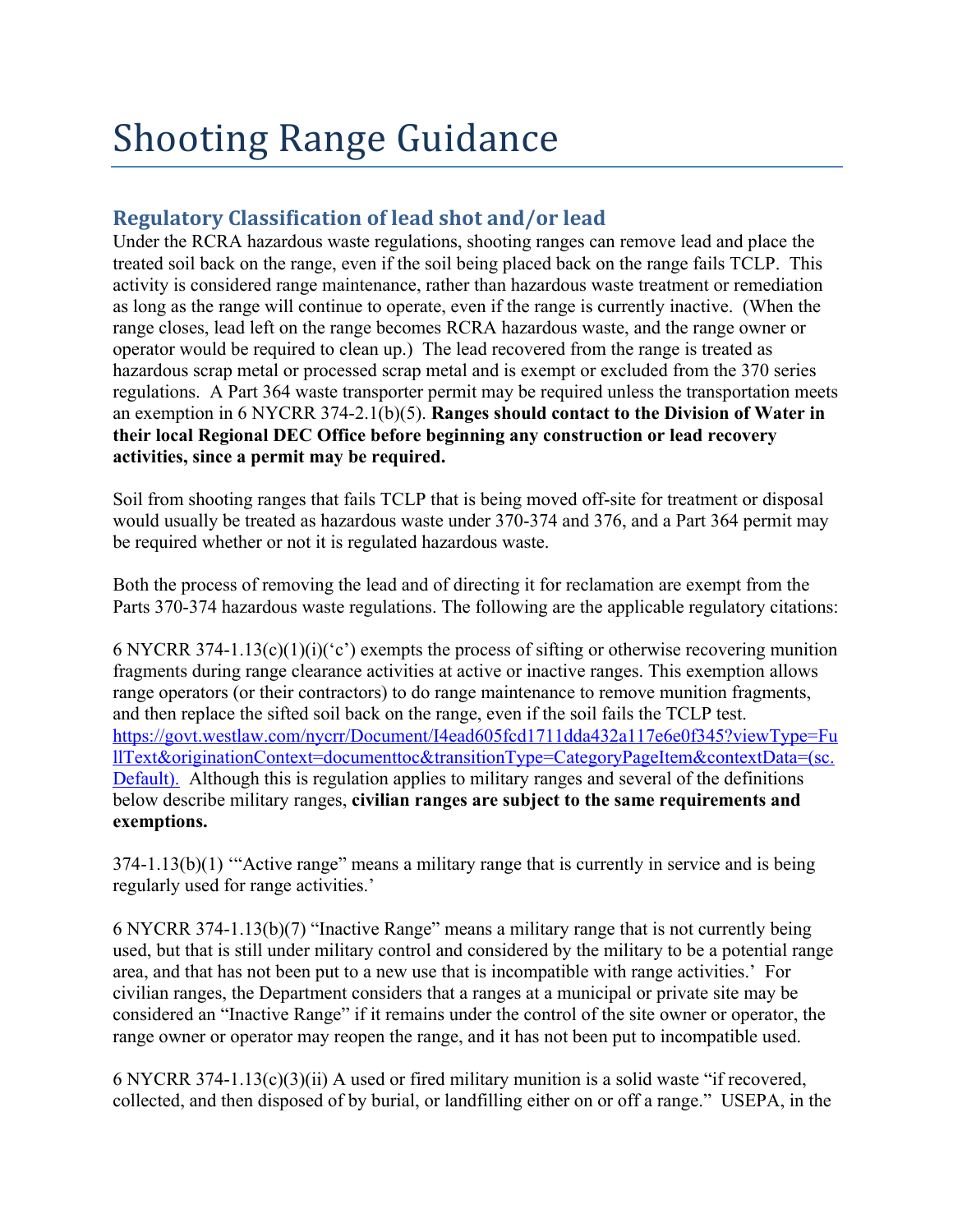February 3, 1997 "Military Munitions Final Rule Response to Comments Background Document" section 6.3 Comment number 5, states that "The collection of fired bullets, including those that contain lead at indoor firing ranges, from active firing ranges is considered by EPA to be range maintenance and not hazardous waste management activities within the scope of the rule. EPA cautions, however, that although on-range collection may not be a waste management activity, the removal of such materials, from the range may result in the generation of a solid waste and the off-range storage and subsequent treatment or disposal of such waste may be subject to RCRA regulation." NYSDEC accepts the interpretation that these provisions of 40 CFR 266.202 and the corresponding state regulations, 6 NYCRR 374-1.13(c) may also apply to civilian ranges.

## **Status of lead munitions recovered from the range:**

The "hazardous scrap metal exemption" of 6 NYCRR 371.1(g)(1)(iii)('b') exempts recoverable lead that is being directed to reclamation from the hazardous waste regulations of 6 NYCRR Parts 372-374; or for ammunition that has been processed such as sorted by size or type subsequent to removal from the range, processed scrap metal exclusion  $371.1(e)(1)(xiii)$ . In both cases, the metal must be reclaimed.

https://govt.westlaw.com/nycrr/Browse/Home/NewYork/NewYorkCodesRulesandRegulations?g uid=Id10d5690b5a011dda0a4e17826ebc834&originationContext=documenttoc&transitionType =Default&contextData=(sc.Default)

A c7 notification should be submitted to this office before the lead is sent off-site. The c7 notification is currently required by parties claiming the scrap metal exemption or exclusion.

http://www.dec.ny.gov/docs/remediation\_hudson\_pdf/genc7fillform.pdf

Part 364 Waste Transporter Permits regulations exempt transport of up to 2,000 pounds of waste in a single shipment:  $364-2.1(b)(5)$ 

https://govt.westlaw.com/nycrr/Document/Id4d78e88dfe911e7aa6b9b71698a280b?viewType=F ullText&originationContext=documenttoc&transitionType=CategoryPageItem&contextData=(sc .Default)

# **Soil Washing**

If soil washing is conducted, then there may be water regulations such as a requirement for a SPDES permit and/or a stormwater management permit.

The process of aqueous soil washing is described in USEPA's "Best Management Practices for Lead at Outdoor Shooting Ranges," located at:

http://www2.epa.gov/sites/production/files/documents/epa\_bmp.pdf (see III-14 to 15; in pdf file, pages 46-47). In the manual, the process describes a closed-loop water system. There is a recent practice of excavating an area on or near the range, pumping in water, and discharging the water to the excavated area, or settling pond after soil washing. The settling pond is allowed to dry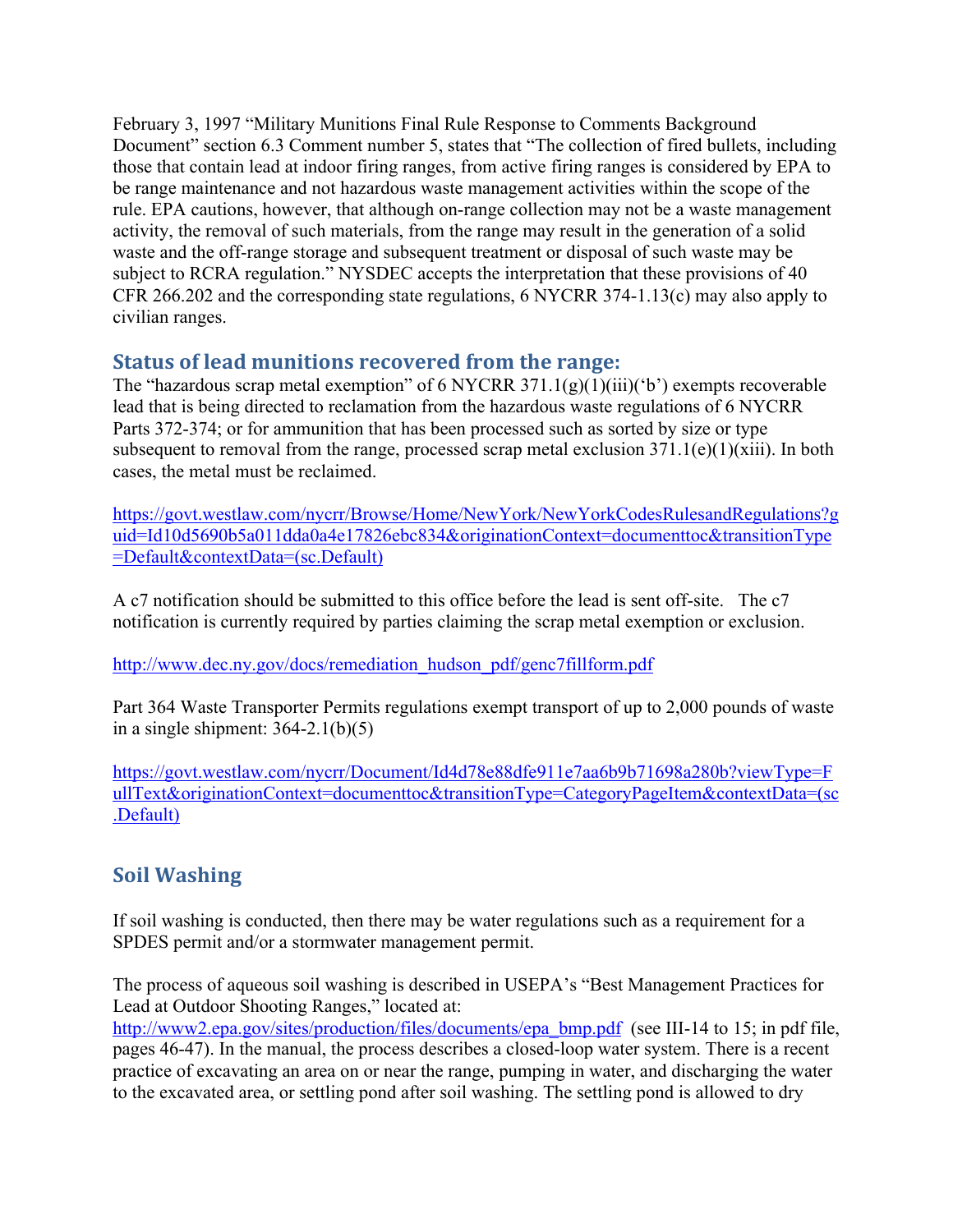after the soil washing is complete. In some cases, the contractor or range operator might be planning to discharge to an existing pond or wetlands near the range. The process of soil washing, and the associated excavation and discharges may be subject to water regulations. **Ranges contemplating aqueous soil washing should contact to the Division of Water in their local Regional DEC Office.**

#### Lead Shot or Bullets That Fall Off-Range

Per 374-1.13(c)(4), "For purposes of ECL 27-0701.1, a used or fired military munition is a solid waste, and, therefore, is potentially subject to corrective action authorities under ECL 27-0911 and 71-2727(3), or imminent and substantial endangerment authorities under ECL 71-0301, if the munition lands off-range and is not promptly rendered safe and/or retrieved. Any imminent and substantial threats associated with any remaining material must be addressed. If remedial action is infeasible, the operator of the range must maintain a record of the event for as long as any threat remains. The record must include the type of munition and its location (to the extent the location is known)."

#### **Imminent and Substantial Endangerment**

If the Department, EPA or a private entity knows or suspects that lead or other chemicals may be migrating off-range including into waters of the state, the range owner or operator may be compelled to investigate and potentially remediate the range. Several citizen suits have been threatened or filed in New York State under RCRA 7003 or ECL 71-0301. USEPA has used this mechanism, together with Clean Water Act authorities to require ranges on or adjacent to wetlands or water bodies to investigate, reorient the range, or remediate. When a private citizen expresses concern about the operations of a particular range, the DEC Regional office or USEPA Region 2 conduct a site visit and assess any concerns. Sampling is sometimes conducted.

#### **Emergency Response**

Emergency response personnel sometimes use shooting ranges as sites to detonate explosives during an emergency response. Such use of a shooting range is exempt from hazardous waste requirements under 6 NYCRR subparagraphs  $372.1(b)(3)(i)$  and (ii), subparagraph  $373-1.1(d)(1)(xiii)$ , subdivision 374-1.13(e), or alternately 6 NYCRR section 621.12. Transportation of the explosive material to the range is exempted under 6 NYCRR subparagraph 364-2.1(b)(22).

The generator of the explosive waste is responsible for disposal of any residues resulting from the emergency response.

#### **Closed, Transferring or Transferred ranges:**

Regulatory classification of lead shot and lead contaminated soils from former ranges: Lead shot and metal casings recovered from the range and recycled or reclaimed are eligible for exemption under the hazardous scrap metal exemption  $371.1(g)(1)(iii)(b')$  or processed scrap metal exclusion  $371.1(e)(1)(xiii)$ . The separated metal is not subject to any of the regular RCRA storage and labeling requirements, nor is a hazardous waste manifest required, and the smelter or